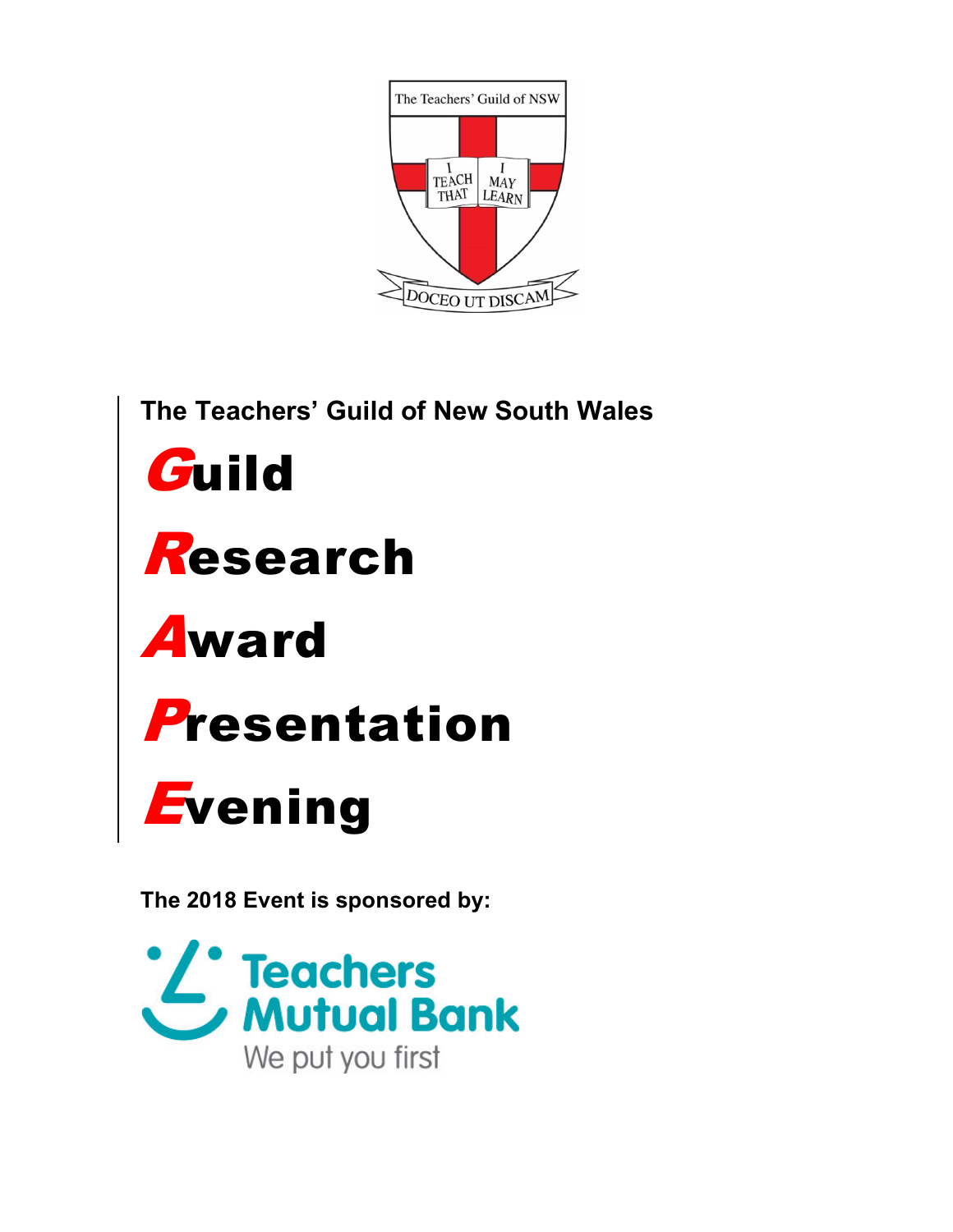## **Guild Research Award Presentation Evening (GRAPE) Report**

## **Dr Frederick Osman 2018 Research Awards Convenor**

On Monday 13th August, the Guild launched a new format for its Guild Research Award Presentation Evening for all University Postgraduate Students and Experienced teachers who are currently completing or completed a research of direct benefit to classroom teaching.

The purpose of the event was to:

- o Give presenters a chance to present their research work to a learned audience in the friendly environment of a school setting.
- o Allow for reflection of the presenters' proposed research and progress achievements.
- o Recognises a research-based contribution to improve classroom practices.
- o Give the presenters the opportunity to liaise with other presenters, students, academics, staff, visitors and past students.

These awards were created to encourage excellence in research work, and all nominees who participated in these awards received a special certificate recognising the nominee's highest standing.

The evening was highly successful with seven different research presentations were submitted for consideration. These awards were created to encourage excellence in research work, and all nominees who participated in these awards had an opportunity to compete for the \$1000 'Guild Research Award' and \$650 'The Teachers Mutual Bank Award' and special certificates that recognise the nominee's high standing.

This new format and approach to presenting current research to peers in education highlights the positive work being done to ensure education continues to move forward into the future.

The 15-minute multimedia presentations of direct benefit to classroom teaching were judged on the criteria (1) content and scientific quality, (2) clarity and (3) presentation skills. I would like to thank our judging panel for their time and dedication in judging the presentations:

- Professor Andrew Martin (Chair of juding panel) University of New South Wales
- Mr Rick Stevens Teachers' Guild of New South Wales
- Mrs Sharrda Shah Transform Education, Founder and CEO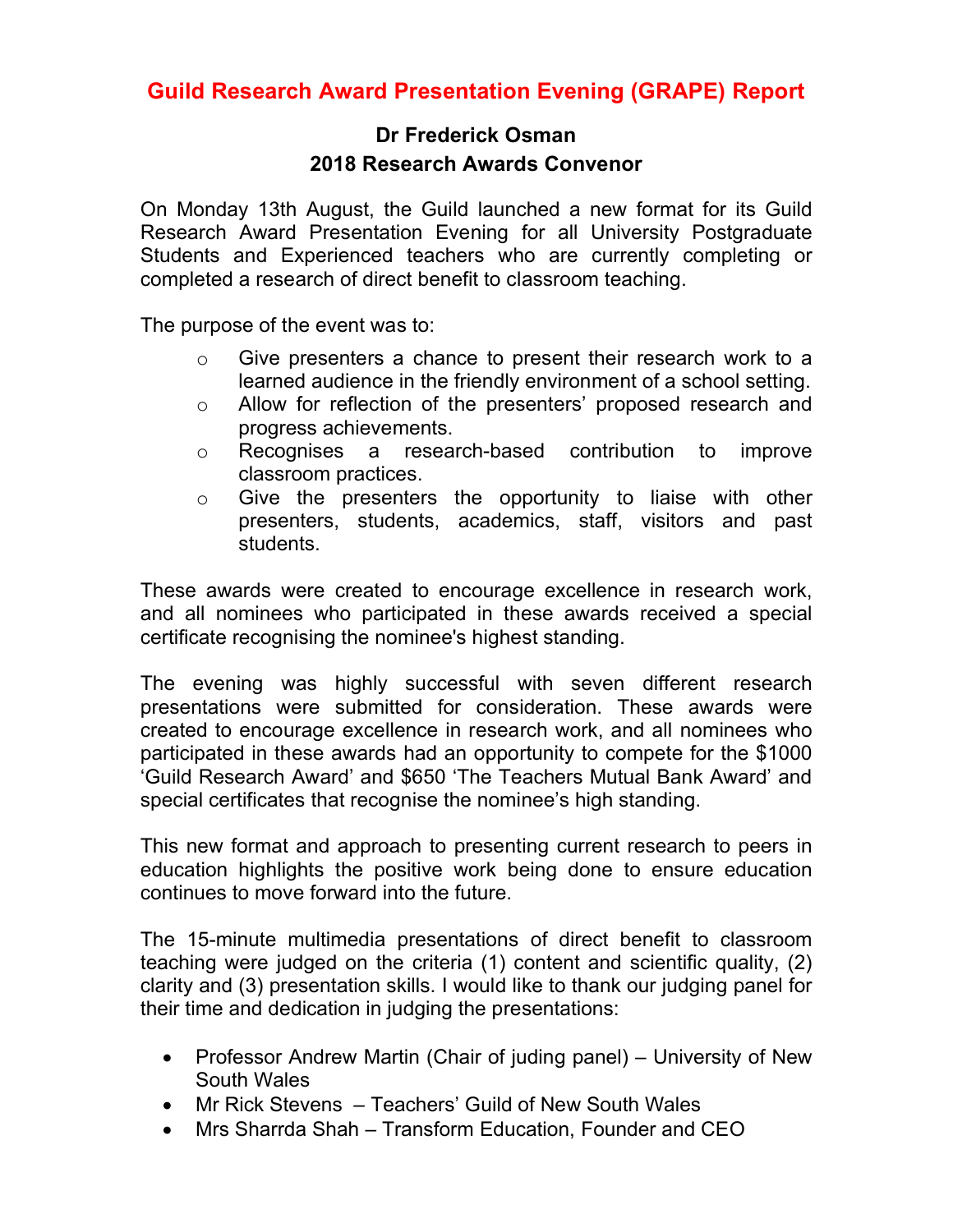## **The Research Award finalists for 2019:**

- Simon Crook, University of Sydney
- Elisabeth Freer, University of New South Wales
- Helena Granziera, University of New South Wales
- Cherry Zin Oo, University of New South Wales
- Conor West, University of Wollongong

The judges ranked the candidates according to the criteria and determined the winners for the following categories:

## **Guild Research Award WINNER** w**as ELISABETH FREER from the University of New South Wales**